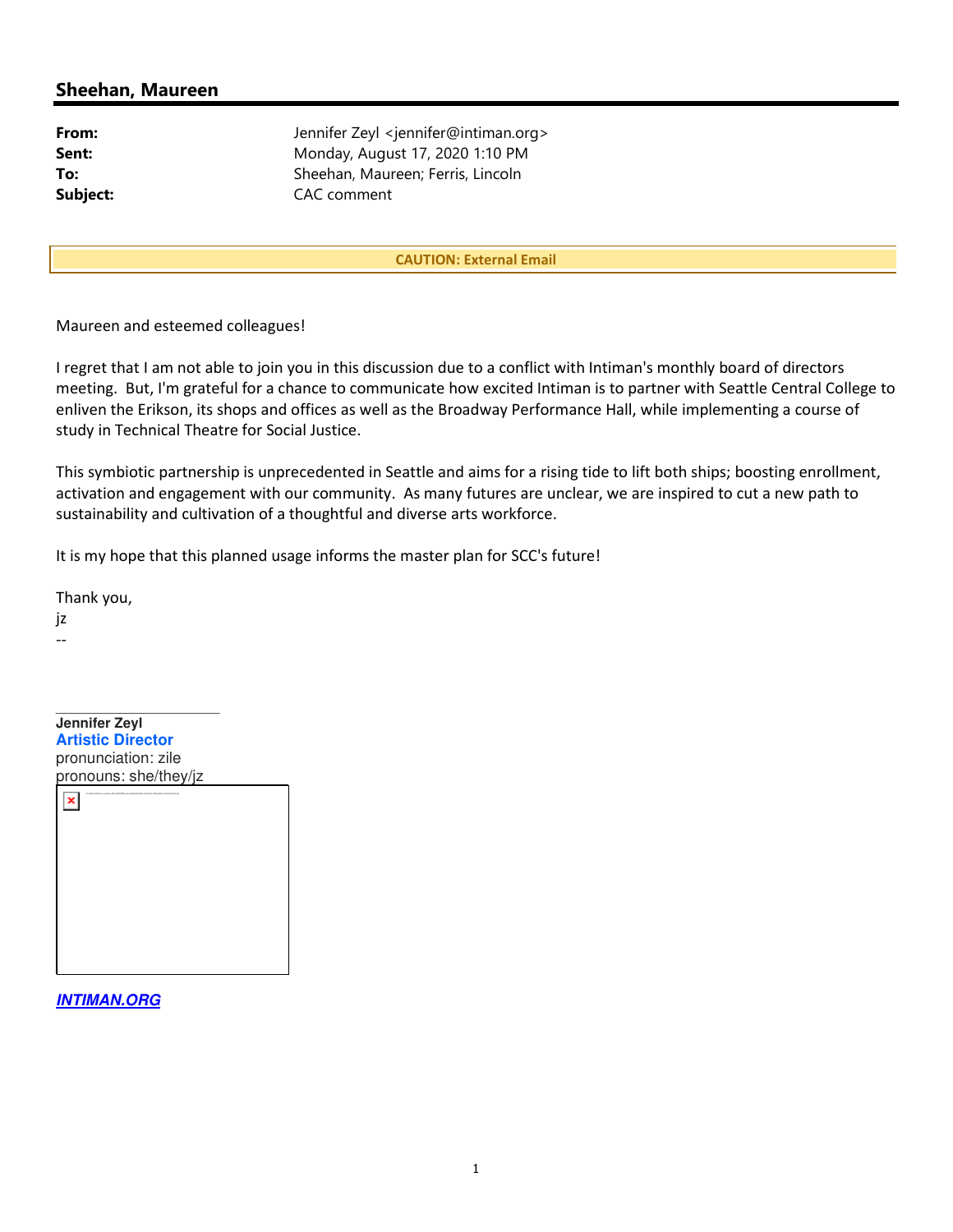To: Maureen Sheehan From: John M. Feit, Chair, PPUNC RE: Seattle Central College MIMP Date: August 17, 2020

Seattle Central College is one of the Hill's most important institutions, and its students, faculty, and staff contribute an immeasurable vitality to the neighborhood. The instruction it provides is an irreplaceable asset to the City of Seattle. Because of these qualities, Capitol Hill residents are thrilled to have SCC in the heart of the community; however, the College's importance to the community has not always been reflected in its physical planning and built works. As much as the people of SCC bring to the Capitol Hill, its campus falls short in reflecting that energy. Members of PPUNC, and the greater Capitol Hill Community, are therefore eager to offer guidance to the College and the City as they move forward in their MIMP, so that the College's values and mission are better reflected in its buildings and better integrated into the neighborhood.

Seattle Central has limited resources and very prescribed ways in which they can be spent and it is fair to state that most, if not all, projects the College will undertake in the upcoming decades will be supported by the community in concept. It is in the execution of those projects that the community is most interested in helping to shape. To that end, there are principles that have become evident during my decades-long involvement in Capitol Hill's built environment that the college should consider when undertaking new buildings and landscapes or when renovating existing assets.

- 1. Create a welcoming pedestrian environment with special attention paid to ground level uses and streetscape design.
- 2. Design with simplicity in concept and form, but with quality in materials and attention to detail
- 3. Reflect the fine, granular nature of the acclaimed auto-row building fabric along Pike-Pine and the similarly detailed, pre-war buildings along Broadway.
- 4. Establish a strong and porous connection to Cal Anderson Park, Capitol Hill's most important public space.
- 5. Be good stewards of the existing catalogue of historic buildings, and if additions or renovations need to be undertaken, reference the many fine examples of renovated buildings to be found along Pike-Pine.
- 6. Do not be timid to reimagine spaces such as the Broadway Performance Center or the open space at the corner of Broadway and Pine.